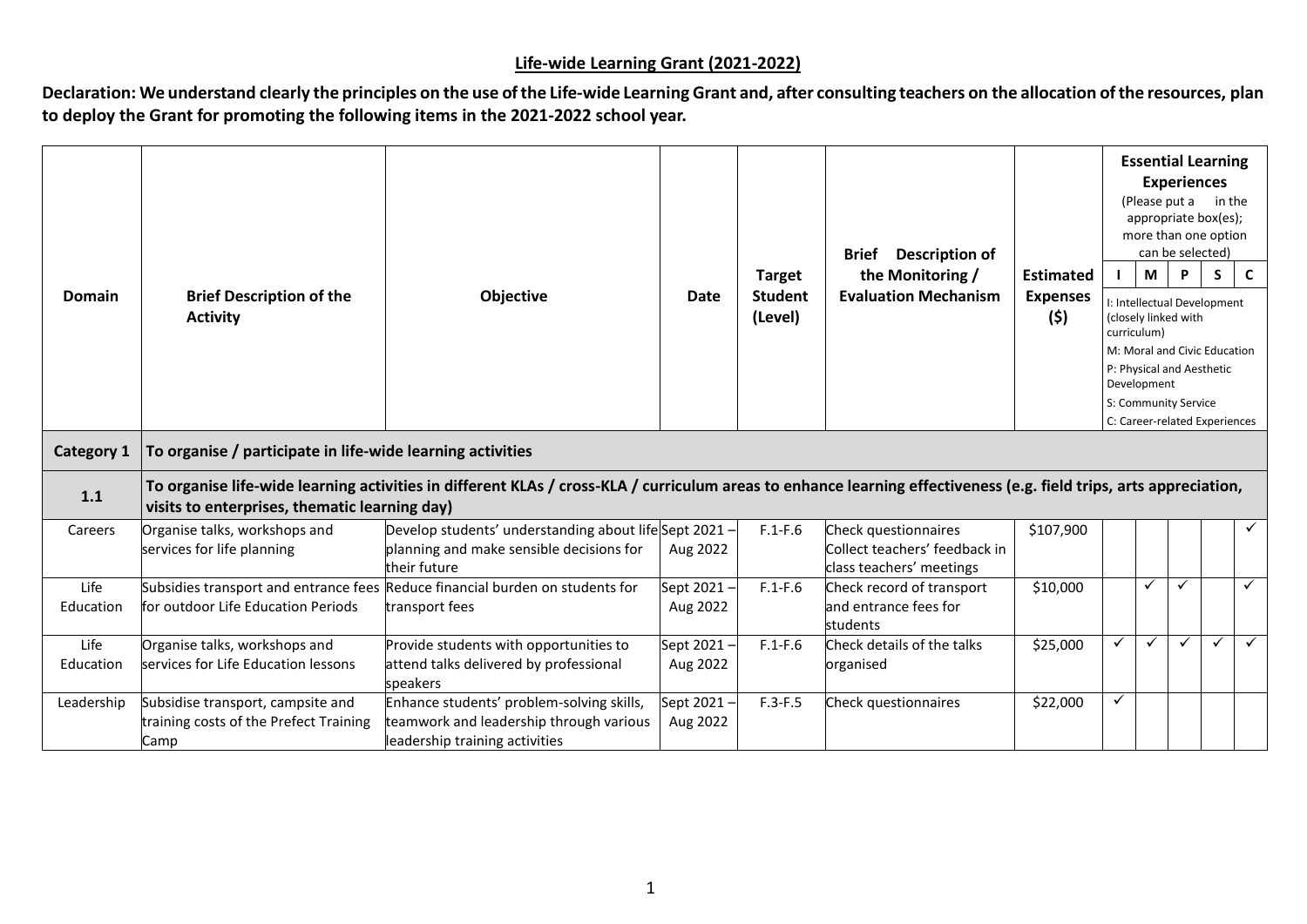| <b>Domain</b>         | <b>Brief Description of the</b><br><b>Activity</b>                      | <b>Objective</b>                                                                                                                                                                                                                                                                                                                                                                                                    | Date                     | <b>Target</b><br><b>Student</b><br>(Level) | <b>Brief</b> Description of<br>the Monitoring /<br><b>Evaluation Mechanism</b>                           | <b>Estimated</b><br><b>Expenses</b><br>(5) |              | <b>Essential Learning</b><br><b>Experiences</b><br>(Please put a in the<br>appropriate box(es);<br>more than one option<br>can be selected)<br>M<br>I: Intellectual Development<br>(closely linked with<br>curriculum) | P            | S. | $\mathsf{C}$ |
|-----------------------|-------------------------------------------------------------------------|---------------------------------------------------------------------------------------------------------------------------------------------------------------------------------------------------------------------------------------------------------------------------------------------------------------------------------------------------------------------------------------------------------------------|--------------------------|--------------------------------------------|----------------------------------------------------------------------------------------------------------|--------------------------------------------|--------------|------------------------------------------------------------------------------------------------------------------------------------------------------------------------------------------------------------------------|--------------|----|--------------|
|                       |                                                                         |                                                                                                                                                                                                                                                                                                                                                                                                                     |                          |                                            |                                                                                                          |                                            |              | M: Moral and Civic Education<br>P: Physical and Aesthetic<br>Development<br>S: Community Service<br>C: Career-related Experiences                                                                                      |              |    |              |
| $1.2$                 |                                                                         | To organise diversified life-wide learning activities to cater for students' interests and abilities for stretching students' potential and nurturing in students'<br>positive values and attitudes (e.g. activities on multiple intelligences; physical, aesthetic and cultural activities; leadership training; service learning; clubs<br>and societies; school team training; uniformed groups; military camps) |                          |                                            |                                                                                                          |                                            |              |                                                                                                                                                                                                                        |              |    |              |
| Leadership            | Organise leadership training<br>programmes for student leaders          | Develop students' leadership skills                                                                                                                                                                                                                                                                                                                                                                                 | Sept 2021-<br>Aug 2022   | $F.1-F.5$                                  | Collect feedback from<br>students and teachers                                                           | \$49,000                                   |              |                                                                                                                                                                                                                        |              |    |              |
| Physical<br>Education | Pay rental fees and coaching fees for<br>various school sports teams    | Provide professional training for students                                                                                                                                                                                                                                                                                                                                                                          | Sept 2021-<br>Aug 2022   | $F.1-F.6$                                  | Collect feedback from<br>students and teachers                                                           | \$260,000                                  |              |                                                                                                                                                                                                                        | $\checkmark$ |    |              |
| Music                 | Engage a music director for orchestra<br>to be set up in school         | Develop students' musical talent                                                                                                                                                                                                                                                                                                                                                                                    | Aug 2021-<br>Sept 2022   | $F.1-F.6$                                  | Collect feedback from<br>students and teachers                                                           | \$140,000                                  |              |                                                                                                                                                                                                                        | $\checkmark$ |    |              |
|                       | Training and admission fees for<br>various activities                   | Provide training in various skills for<br>students                                                                                                                                                                                                                                                                                                                                                                  | Aug 2021-<br>Sept 2022   | $F.1-F.5$                                  | Collect feedback from<br>students and teachers                                                           | \$100,000                                  | ✓            |                                                                                                                                                                                                                        | $\checkmark$ |    |              |
|                       | English Drama Organise drama skill training courses<br>for students     | Develop students' drama talents and skills                                                                                                                                                                                                                                                                                                                                                                          | Aug 2021-<br>Sept 2022   | $F.1-F.5$                                  | Collect feedback from<br>students and teachers                                                           | \$160,000                                  |              |                                                                                                                                                                                                                        | $\checkmark$ |    |              |
| 1.3                   |                                                                         | To organise or participate in non-local exchange activities or competitions to broaden students' horizons                                                                                                                                                                                                                                                                                                           |                          |                                            |                                                                                                          |                                            |              |                                                                                                                                                                                                                        |              |    |              |
| Biology               | Complete a research and participate<br>in iGEM 2021 in France           | Develop the research skills of students<br>Broaden students' horizon in the field of<br>biotechnology                                                                                                                                                                                                                                                                                                               | Oct.<br>2021-Oct<br>2022 | $F.4-F.5$                                  | Collect feedback from<br>students and teachers<br>Students present their<br>research findings in Boston. | \$50,000                                   |              |                                                                                                                                                                                                                        |              |    |              |
| <b>OLE</b>            | Organise overseas study trip and<br>exhibit students' work in Hong Kong | Promote reading to learn<br>Enhance students' environmental<br>awareness<br>Broaden students' horizon                                                                                                                                                                                                                                                                                                               | Sept 2021-<br>Jul 2022   | $F.3-F.5$                                  | Collect feedback from<br>students and teachers                                                           | \$60,000                                   | $\checkmark$ |                                                                                                                                                                                                                        |              |    |              |
|                       |                                                                         |                                                                                                                                                                                                                                                                                                                                                                                                                     |                          |                                            | <b>Estimated Expenses for Category 1</b>                                                                 | 983,900                                    |              |                                                                                                                                                                                                                        |              |    |              |